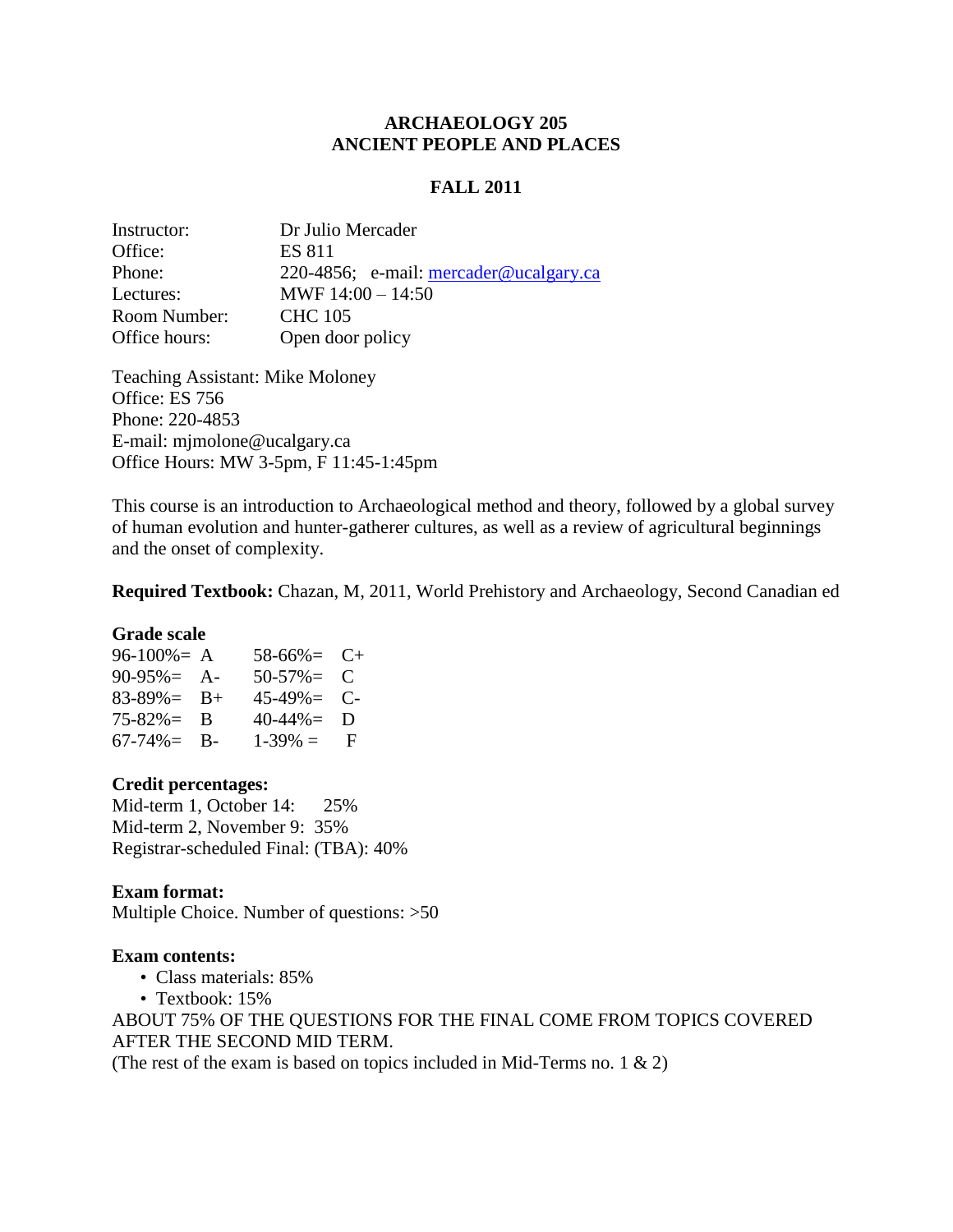### **Topics to be covered:**

Methods Evolution and Nomenclature Ethnoarchaeology Ancient DNA The nature of the fossil and archaeological records, Excavation Geochronometry Geoarchaeology Paleoethnobotany Stone tools and Ceramics Hominoid Origins and Behavior Primate Archaeology Human Evolution I: Primitive Hominins, Human Evolution II: the Australopithecine family Human Evolution III: Early Homo African Early Stone Age First Global Diaspora Early Paleolithic in Asia European Lower Paleolithic The Origins of Modern behavior Middle and Later Stone Age in Africa Neanderthals Midde to Late Paleolithic in Asia Australian Prehistory European Upper Paleolithic Rock Art Eurasian Arctic. Paleoindian cultures in the New World Origins of farming: Theoretical Foundations Neolithic in Asia Neolithic Africa Neolithic in the Pacific Origins of Farming in the New World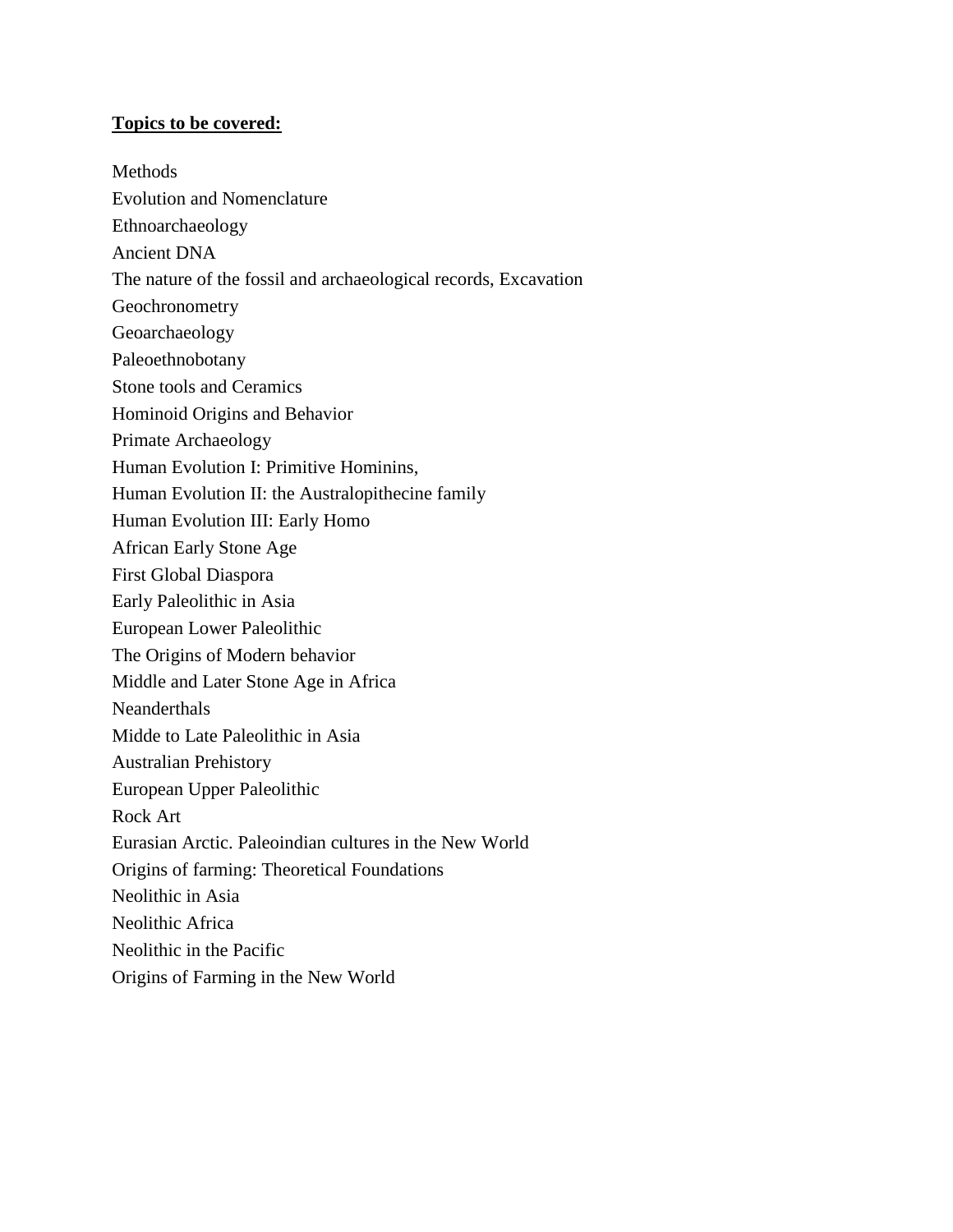## **ADDITIONAL CONTENT OF THE COURSE OUTLINE**

### **Writing Across the Curriculum**

Writing skills are not exclusive to English courses and, in fact, should cross all disciplines. The University supports the belief that throughout their University careers, students should be taught how to write well so that when they graduate their writing abilities will be far above the minimal standards required at entrance. Consistent with this belief, students are expected to do a substantial amount of writing in their University courses and, where appropriate, instructors can and may use writing and the grading thereof as a factor in the evaluation of student work. The services provided by the Writing Centre in the Effective Writing Office can be utilized by all undergraduate and graduate students who feel they require further assistance.

### **Academic Accommodation Policy**

The purpose of academic accommodation is to provide students with documented disabilities equal opportunity to master the essentials of a post-secondary education. Students with disabilities at the University of Calgary have met all admission requirements but may have done so with the use of accommodations. Similarly, they are expected to meet all academic and nonacademic requirements. Adaptive technology and other academic accommodations do not relieve students of their responsibility to develop the essential skills and abilities expected of all students.

Please refer to the following web link for detailed information: <http://www.ucalgary.ca/drc/node/71>

### **Disability Resource Centre Accommodations**

It is the responsibility of the student to request academic accommodations. If you are a student with a documented disability who may require academic accommodation and have not registered with the Disability Resource Centre, please contact their office at  $(403)220-8237$ .

Students who have not registered with the Disability Resource Centre are not eligible for formal academic accommodation. Students are also required to discuss their needs with the instructor no later than fourteen (14) days after the start of the course.

#### **Freedom of Information and Protection of Privacy Act**

The University of Calgary is committed to protecting the privacy of individuals who work and study at the University or who otherwise interact with the University in accordance with the standards set out in the Freedom of Information and Protection of Privacy Act.

Please refer to the following link for detailed information: <http://www.ucalgary.ca/secretariat/system/files/foip%20overview.pdf>

#### **Academic Misconduct**

Academic dishonesty is an unacceptable activity at the University of Calgary and students are **strongly advised** to read the Student Misconduct section of the University Calendar. Quite often, students are unaware of what constitutes academic dishonesty or plagiarism. The most common are:

1) Presenting another student's work as your own